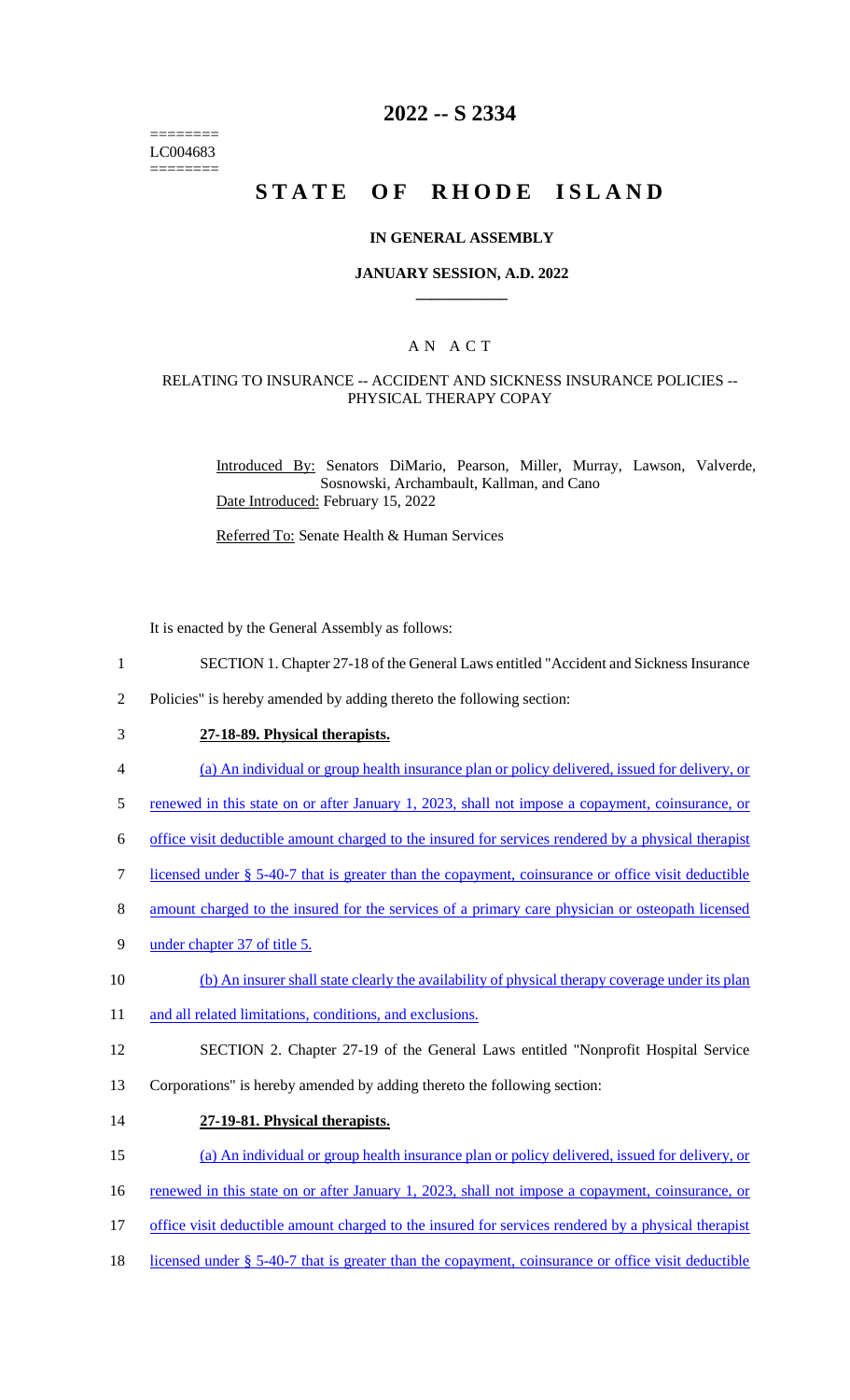- 1 amount charged to the insured for the services of a primary care physician or osteopath licensed
- 2 under chapter 37 of title 5.
- 3 (b) An insurer shall state clearly the availability of physical therapy coverage under its plan
- 4 and all related limitations, conditions, and exclusions.
- 5 SECTION 3. Chapter 27-20 of the General Laws entitled "Nonprofit Medical Service
- 6 Corporations" is hereby amended by adding thereto the following section:
- 

7 **27-20-77. Physical therapists.** 

- 8 (a) An individual or group health insurance plan or policy delivered, issued for delivery, or
- 9 renewed in this state on or after January 1, 2023, shall not impose a copayment, coinsurance, or
- 10 office visit deductible amount charged to the insured for services rendered by a physical therapist
- 11 licensed under § 5-40-7 that is greater than the copayment, coinsurance or office visit deductible
- 12 amount charged to the insured for the services of a primary care physician or osteopath licensed
- 13 under chapter 37 of title 5.
- 14 (b) An insurer shall state clearly the availability of physical therapy coverage under its plan
- 15 and all related limitations, conditions, and exclusions.
- 16 SECTION 4. Chapter 27-41 of the General Laws entitled "Health Maintenance 17 Organizations" is hereby amended by adding thereto the following section:
- 18 **27-41-94. Physical therapists.**
- 19 (a) An individual or group health insurance plan or policy delivered, issued for delivery, or
- 20 renewed in this state on or after January 1, 2023, shall not impose a copayment, coinsurance, or
- 21 office visit deductible amount charged to the insured for services rendered by a physical therapist
- 22 licensed under § 5-40-7 that is greater than the copayment, coinsurance or office visit deductible
- 23 amount charged to the insured for the services of a primary care physician or osteopath licensed
- 24 under chapter 37 of title 5.
- 25 (b) An insurer shall state clearly the availability of physical therapy coverage under its plan
- 26 and all related limitations, conditions, and exclusions.
- 27 SECTION 5. This act shall take effect upon passage.

======== LC004683 ========